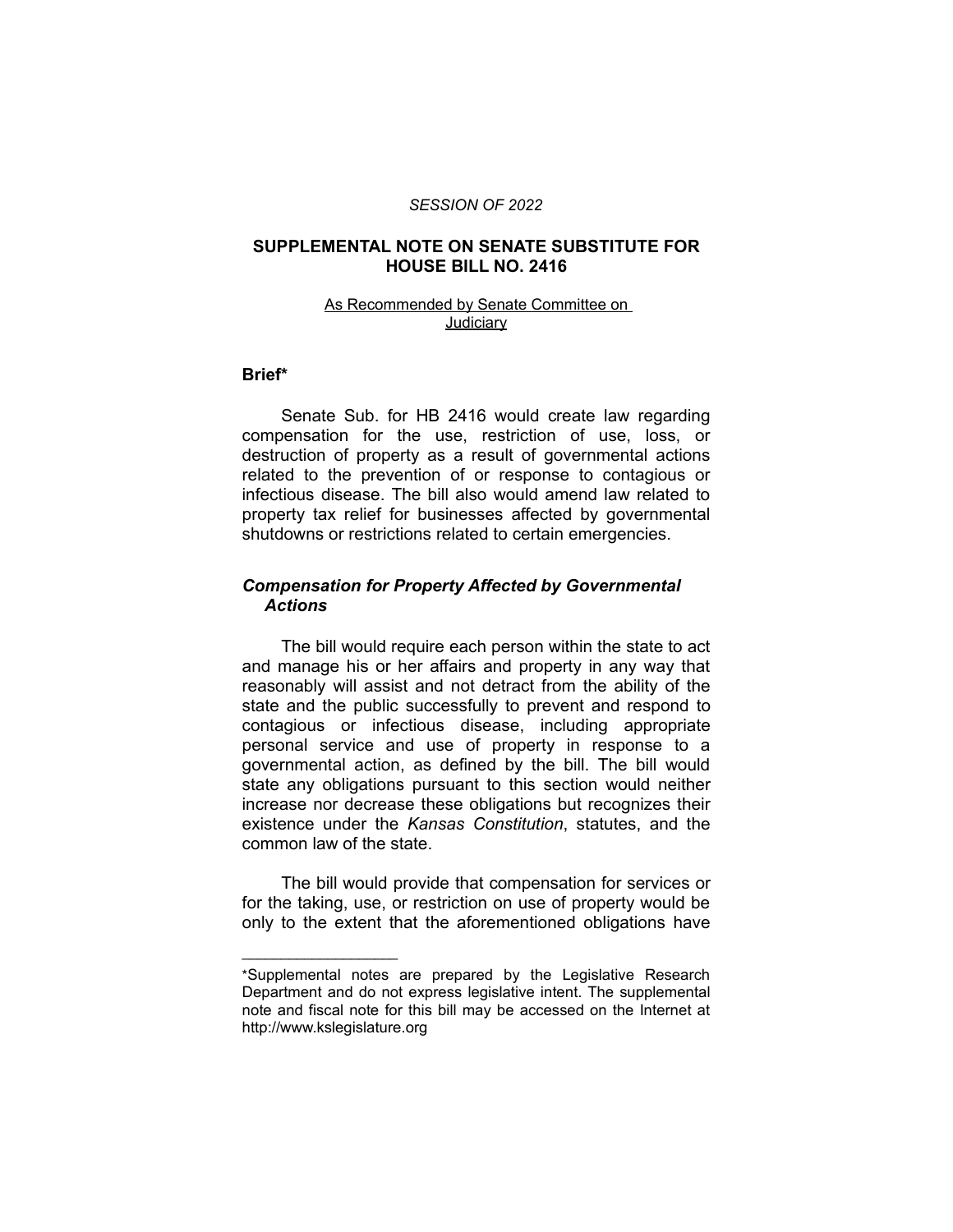been exceeded in a particular case and only to the extent that the claimant could not be deemed to have volunteered services or property without compensation. Such compensation would be provided only if property was commandeered, restricted for use, or otherwise used pursuant to a governmental action, and the destruction, use, or restriction on use of such property was ordered by a public official pursuant to such governmental action.

Any person claiming compensation under this section as a result of a governmental action would be required to file a civil action in district court, and the court would determine the validity of the claim in the same manner and under the same procedures as a condemnation action pursuant to the Eminent Domain Procedure Act.

The bill would provide personal services could not be compensated by the State or political subdivision except pursuant to statute or ordinance.

The bill would provide any award of compensation would be paid by the governmental entity ordering the contested action, be limited to the actual cost of such use or restriction on use as determined by the board of appraisers, and would not include loss of present or future profits, opportunity cost, or other extraordinary damages.

The bill would define "governmental action" to mean an order, resolution, or ordinance related to a contagious or infectious disease issued or adopted by the state, county, city, or other political subdivision of the state, including, but not limited to, an order, resolution, or ordinance issued or adopted pursuant to a declared state of disaster emergency or state of local disaster emergency under the Kansas Emergency Management Act (KEMA), that limits the size of gatherings of individuals, restricts the operation of business, controls the movement of persons, or limits religious gatherings. The bill would define "restriction on use" or "restricted for use" to mean: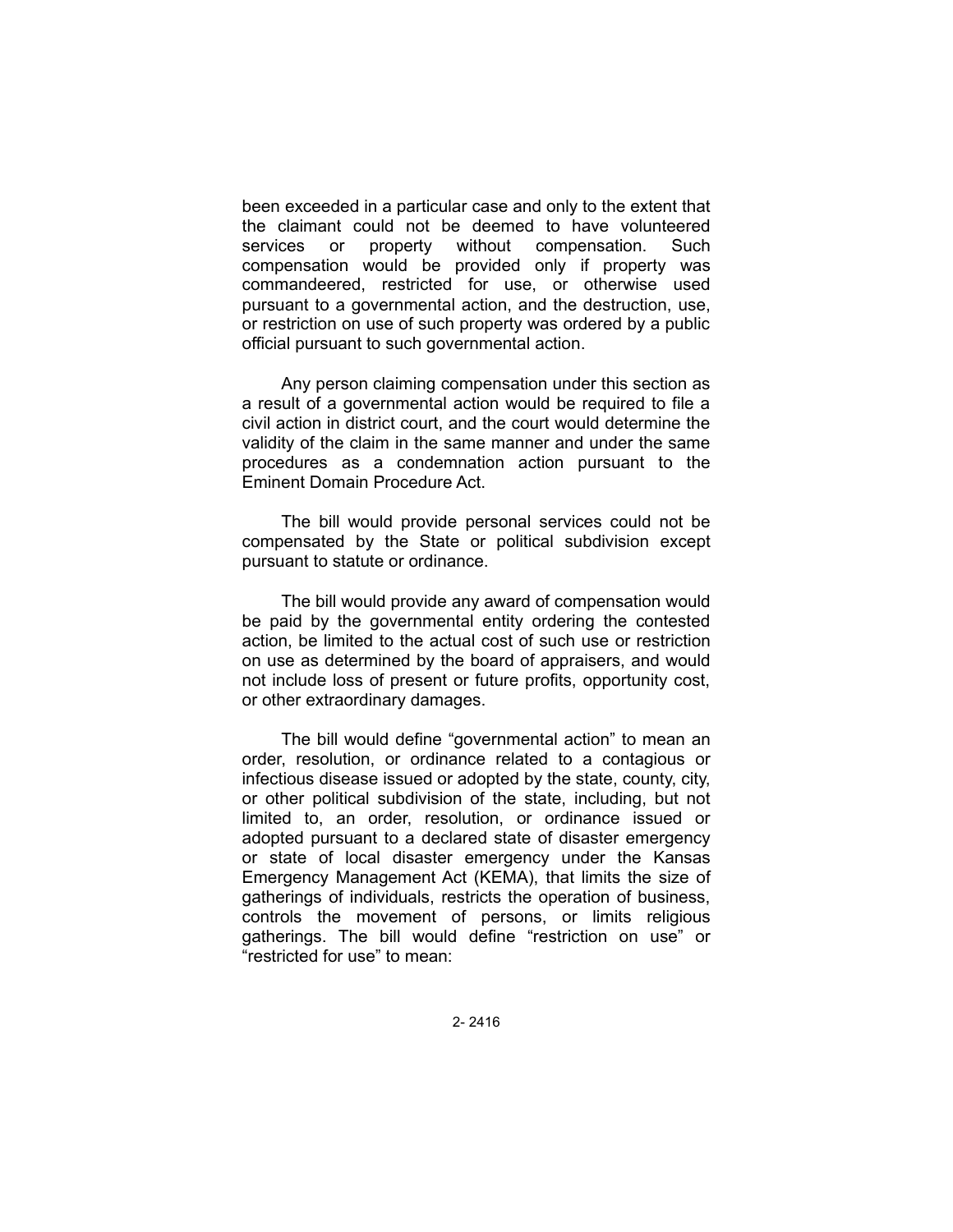- Any taking as defined in the Private Property Protection Act;
- Any restriction, limitation on access to, or operation of private property, as defined by the bill;
- Exertion of control over any private property for any amount of time pursuant to a governmental action; or
- Substantially burdening the operation of any religious, civic, business, or commercial entity, whether for-profit or not-for-profit.

# *Property Tax Relief For Business Affected By Governmental Shutdown or Restriction Related to Contagious or Infectious Disease*

The bill would amend law governing reimbursement of property taxes levied upon property on which the owner maintains a business that was shut down or restricted by the state, county, city, or other political subdivision related to an executive order, state of disaster emergency, or state of local disaster emergency under KEMA, to allow such reimbursement for businesses that were shut down or restricted because of any action taken by:

- The state, county, city, or other political subdivision of the state related to an executive order, state of disaster emergency, or state of local disaster emergency under KEMA; or
- A county, city, or other political subdivision of the state related to contagious or infectious disease pursuant to statutes governing public health.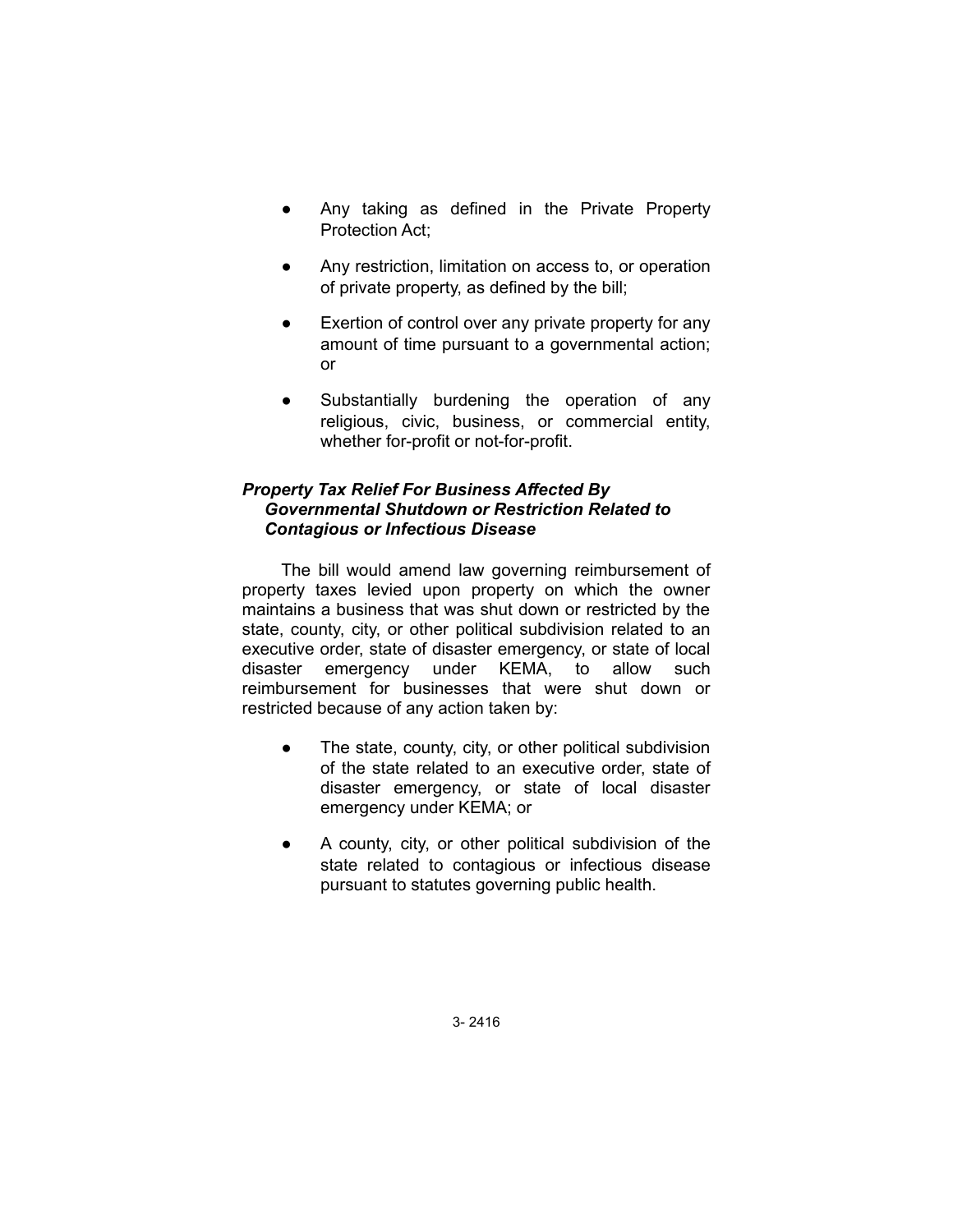## *Applicability and Effective Date*

The bill's provisions would apply only to actions taken on and after the effective date of the bill, and the bill would become effective upon publication in the *Kansas Register.*

## **Background**

As referred to the Senate Committee on Judiciary on March 10, 2021, HB 2416 contained provisions regarding the governmental response to certain emergencies. These provisions were enacted in 2021 SB 40.

On March 9, 2022, the Senate Committee on Judiciary, removed the contents of HB 2416 enacted in SB 40, inserted two sections of SB 541 regarding compensation for governmental use of property and property tax relief for certain businesses affected by governmental shutdowns or restrictions related to contagious or infectious disease, and recommended a substitute bill to be effective upon publication in the *Kansas Register.*

# *SB 541 – Compensation and Property Tax Relief Related to Governmental Actions Taken in Response to Contagious or Infectious Disease*

#### *Senate Committee on Judiciary*

On March 3, 2022, the Senate Committee on Judiciary held an informational hearing on potential legislation regarding orders and actions by public officials relating to vaccine passports, face mask mandates, gathering limitations, business restrictions, and religious gathering limitations. In the hearing, 19 private citizens provided testimony in support of such potential legislation; 36 private citizens provided written-only support. One private citizen provided neutral testimony.

4- 2416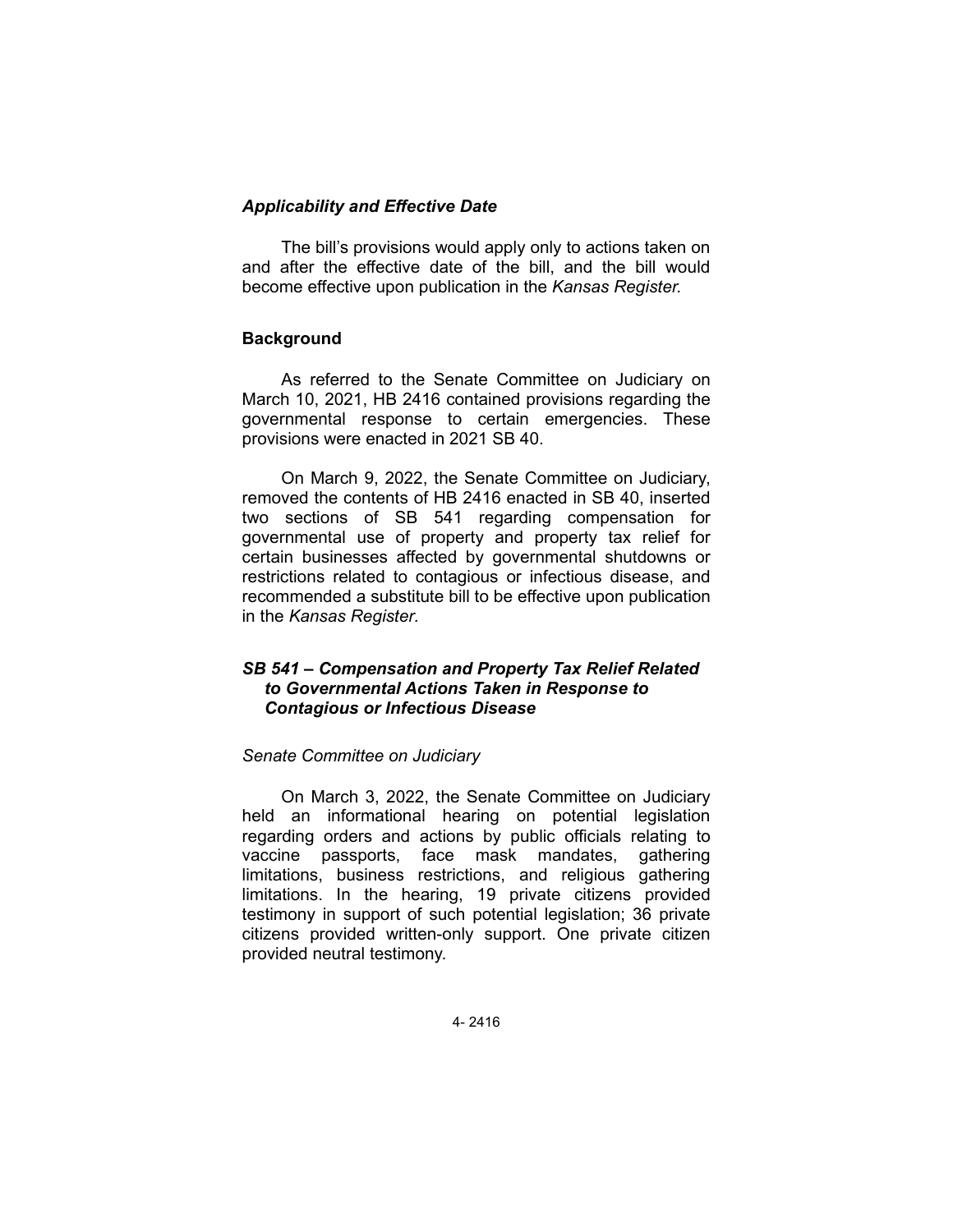In the Senate Committee hearing on March 7, 2022, an attorney, a representative of the Kansas Chamber of Commerce, and two private citizens provided **proponent** testimony on the bill, stating various concerns over governmental actions taken during the COVID-19 pandemic. Written-only proponent testimony was provided by three private citizens.

Representative Jacobs provided neutral testimony on the bill, expressing concern that the bill does not adequately protect the free exercise of religion guaranteed by the *U.S. Constitution*.

Representatives of the Kansas Association of Counties, Immunize Kansas Coalition, and the League of Kansas Municipalities, and one private citizen testified as **opponents** to the bill, stating concerns the bill will hinder the ability of governmental actors to effectively respond to future emergencies. Written-only opponent testimony was provided by representatives of the Harvey County Health Department, Kansas Academy of Family Physicians, Kansas Association of Local Health Departments, Kansas Association of School Boards, Kansas National Education Association, Kansas State Board of Education, and Nurture KC; a representative of the cities of Merriam, Mission, Prairie Village, and Westwood Hills; and three private citizens.

## **Fiscal Information**

#### *SB 541*

[*Note*: The fiscal note prepared by the Division of the Budget references additional provisions of SB 541 not included in the substitute bill.]

According to the fiscal note prepared by the Division of the Budget on SB 541 as introduced, the Kansas Department of Health and Environment states that enactment of the bill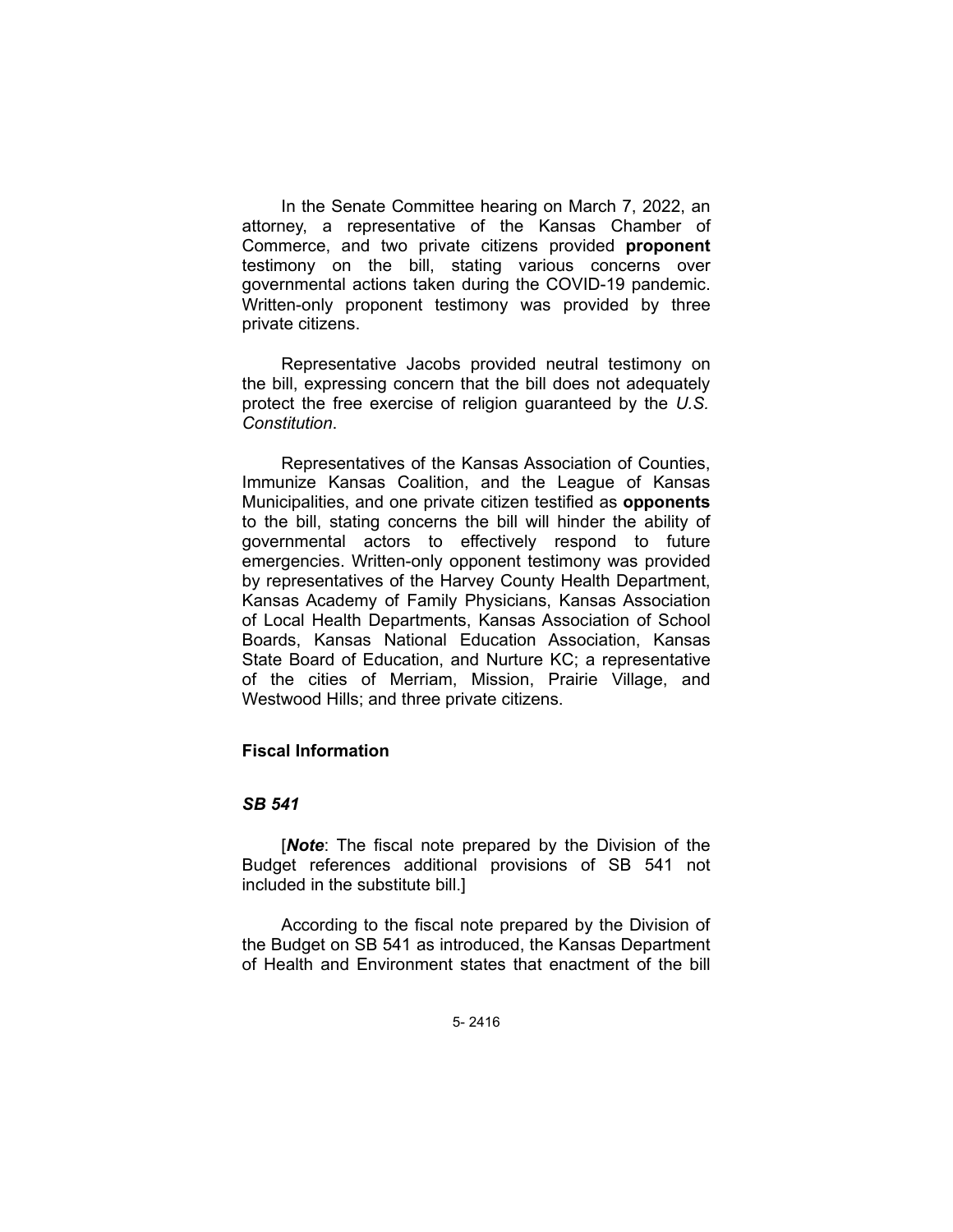would result in increased expenditures for the agency, if found by a district court in a civil action to be responsible for and directed to provide awards of compensation pertaining to and resulting from restrictions on use of property due to a governmental action related to a contagious or infectious disease, and issued or adopted by the state, county, or other political subdivision. A total fiscal effect could not be estimated.

The Kansas State Department of Education and the Office of the Governor state enactment of the bill would not have any fiscal effect on the operations of either agency. The Kansas Board of Regents reported enactment of the bill would not have a fiscal effect on higher education.

The Office of the Attorney General reports that while enactment of SB 541 could reduce some of the state's potential legal liability in future cases, certain provisions could be subject to legal challenge. The Office of the Attorney General states some litigation defense could be handled by the Office, but it is possible that specialized outside counsel would need to be hired by the state. The total fiscal effect could not be estimated.

The Kansas Department of Revenue states the effects of any future shutdowns or restrictions that would result in the state paying back a portion of a property owner's property taxes cannot be estimated.

The Office of Judicial Administration (OJA) states enactment of SB 541 could increase the number of cases filed in district court, requiring more time spent by court personnel. The OJA estimates enactment of the bill could result in the collection of docket fees and fines assessed in those cases filed under the bill's provisions. According to OJA, a fiscal effect cannot be estimated.

Any fiscal effect associated with enactment of SB 541 is not reflected in *The FY 2023 Governor's Budget Report.*